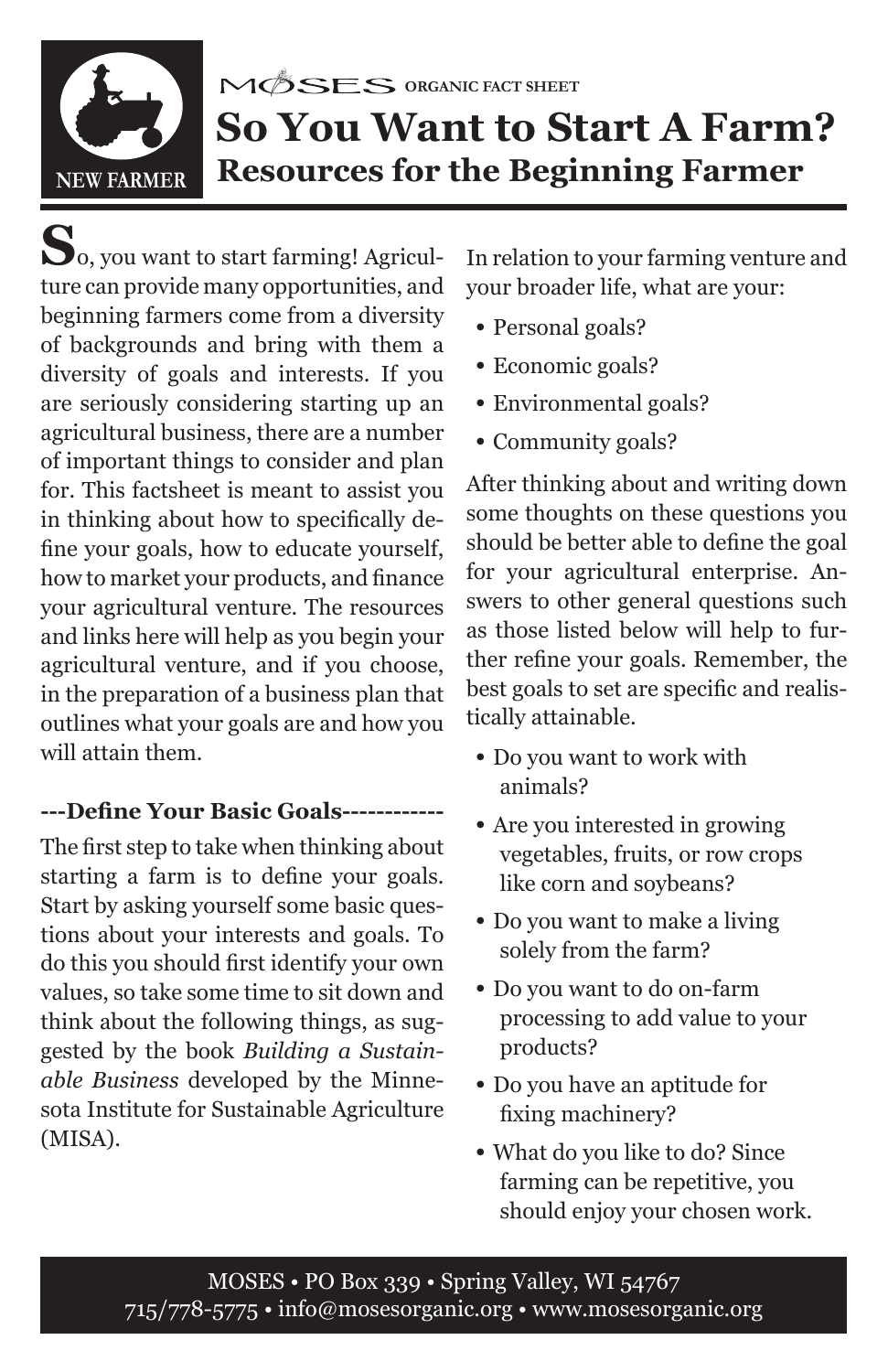## **So You Want to Be A Farmer...**

The next question to ask is whether you want to operate a hobby farm, or if you want to formally start an agricultural business. If you wish to start a farm business, you will want to think about the legal structure of your operation. You may want to operate as a sole proprietorship, which means that you don't have to register your business, and farm operations and other income and household activities are more or less legally merged. Other options include forming an S- or C- corporation, or a limited liability company (LLC), which is the choice of many small farmers. Those who choose to incorporate their farm activities generally do so for liability reasons, the main difference between the various options is in the way your activities will be taxed. For basic information on incorporation go to www.business.gov/register/incorporation. To find more information on business planning and developing business plans, and on how to register your business check out the following resources:

#### **US Small Business Association**

www.sba.gov Wisconsin Office 740 Regent Street, Suite 100 Madison, WI 53715 608-441-5263 Minnesota Office 100 North Sixth Street Suite 210-C Butler Square Minneapolis, MN 55403 612-370-2324

**University of MN AgPlan** www.agplan.umn.edu *Helps rural business owners develop a business plan for free.*

#### **ATTRA/National Sustainable Ag. Information Service**  www.attra.ncat.org/marketing.html *Many resources on business*

*planning.* 

#### **State of Wisconsin Dept. of Financial Institutions**

345 W Washington Avenue Madison, WI 53703 608-261-9555 www.wdfi.org

#### *Building a Sustainable Business*  book developed by the Minnesota Institute for Sustainable Agriculture 411 Borlaug Hall, 1991 Buford Cir. St. Paul, MN 55108-1013 1-800-909-MISA www.misa.umn.edu

*The Organic Farmers Business Handbook* by Richard Wiswall Cate Farm, 135 Cate Farm Road Plainfield, VT 05667 catefarm@gmail.com www.catefarm.com

## **Maryland Rural Enterprise Development Center**

http://mredc.umd.edu/ rootbeginning.html *Some great online materials.*

## **Minnesota Dept. of Employment and Economic Development**

651-259-7114 DEED.CustomerService@state.mn.us www.positivelyminnesota.com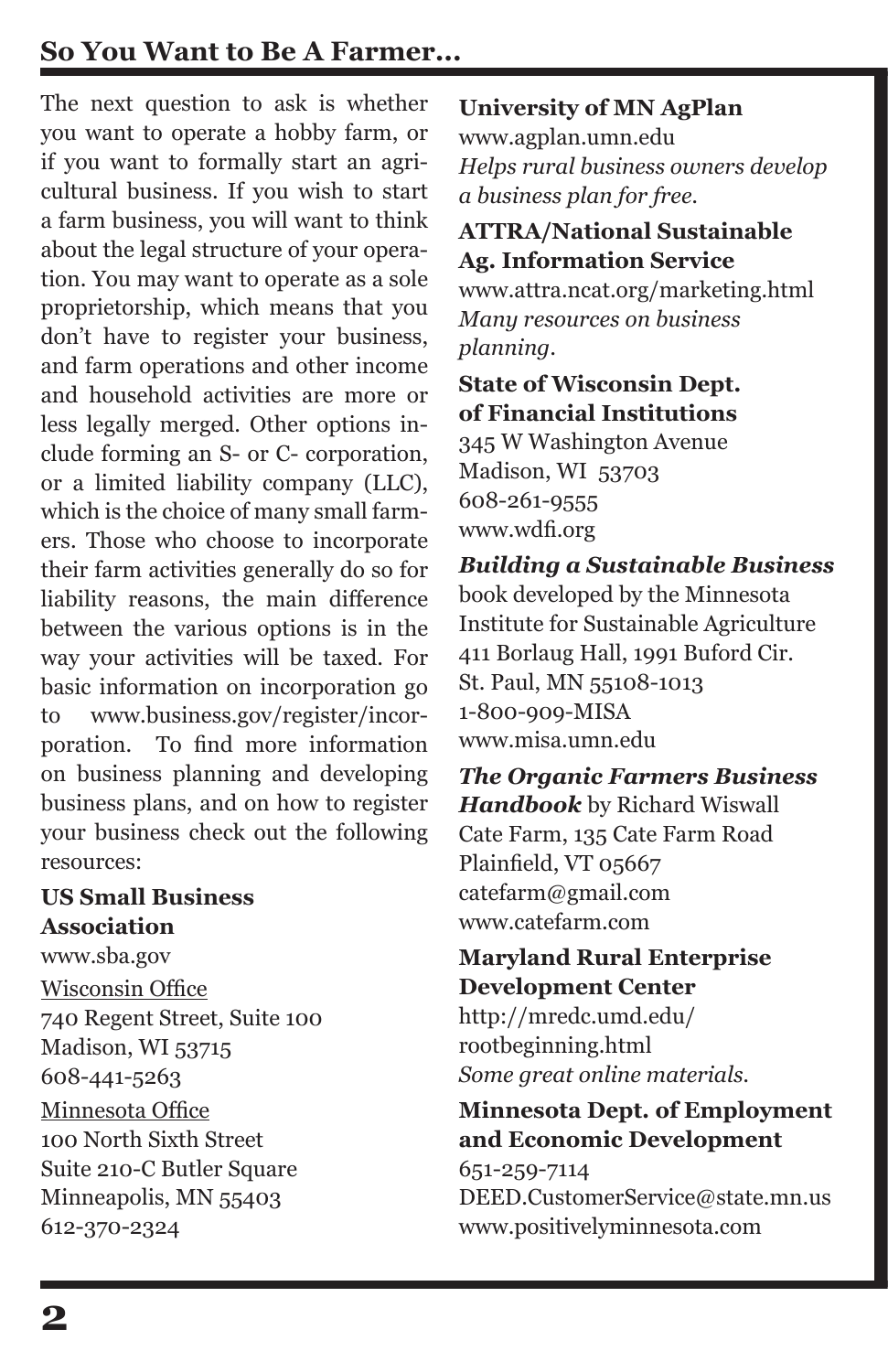#### **---Get Educated------------------------**

The next question to ask yourself is whether you have the knowledge necessary to make your chosen venture a success. Most beginning farmers have many production related questions. Many have very little experience with agriculture, while others have some background or history with farming. The number of possibilities is endless, but most beginning farmers are going to have at least a few things to learn about production, as well as financing and marketing. If you are interested in producing organic crops or livestock, it is important to have a firm understanding of the organic regulations and how to go about transitioning crop and pasture land to organic. Management of organic systems takes a somewhat different approach, with a strong focus on soil health and quality, and getting educated about organic strategies for fertility management, as well as pest and weed control, is extremely important to ensure the success of an organic operation.

#### Extended Trainings

A great way to answer the numerous questions that arise, and to gain more experience, is to pursue any of a number of education and training programs. Many beginning farmers look for short term, more hands-on approaches to learning, and there are many opportunities to take advantage of. We will highlight a couple of opportunities below.

**The Land Stewardship Project's Farm Beginnings™ program:** This program provides opportunities for participants to learn first-hand about goal setting, whole farm planning and sustainable production methods from experienced farmers. The program duration is one year, during which time participants spend time learning in the classroom, on farm tours and through mentorship and hands-on experience.

The course begins in October of each year and is held at varying locations throughout Minnesota. Farm Beginnings is also held at two locations in Illinois. Stateline Farm Beginnings serves southern Wisconsin and Northern Illinois, while Central Illinois Farm Beginnings serves central and southern Illinois. Also, the Foundation for Agriculture and Rural Resources Management, located in Medina, ND, offers an "Organic Farming 101" course, which is adapted from the Farm Beginnings materials.

#### **Land Stewardship Project**

821 East 35th Street, Suite 200 Minneapolis, MN 55407 612-722-6377 info@landstewardshipproject.org www.farmbeginnings.org

**Lake Superior Farm Beginnings** Lake Superior Sustainable Farming Association 310 Carlton Ave P.O. Box 307 218-834-0846 cree@lakesuperiorfarming.org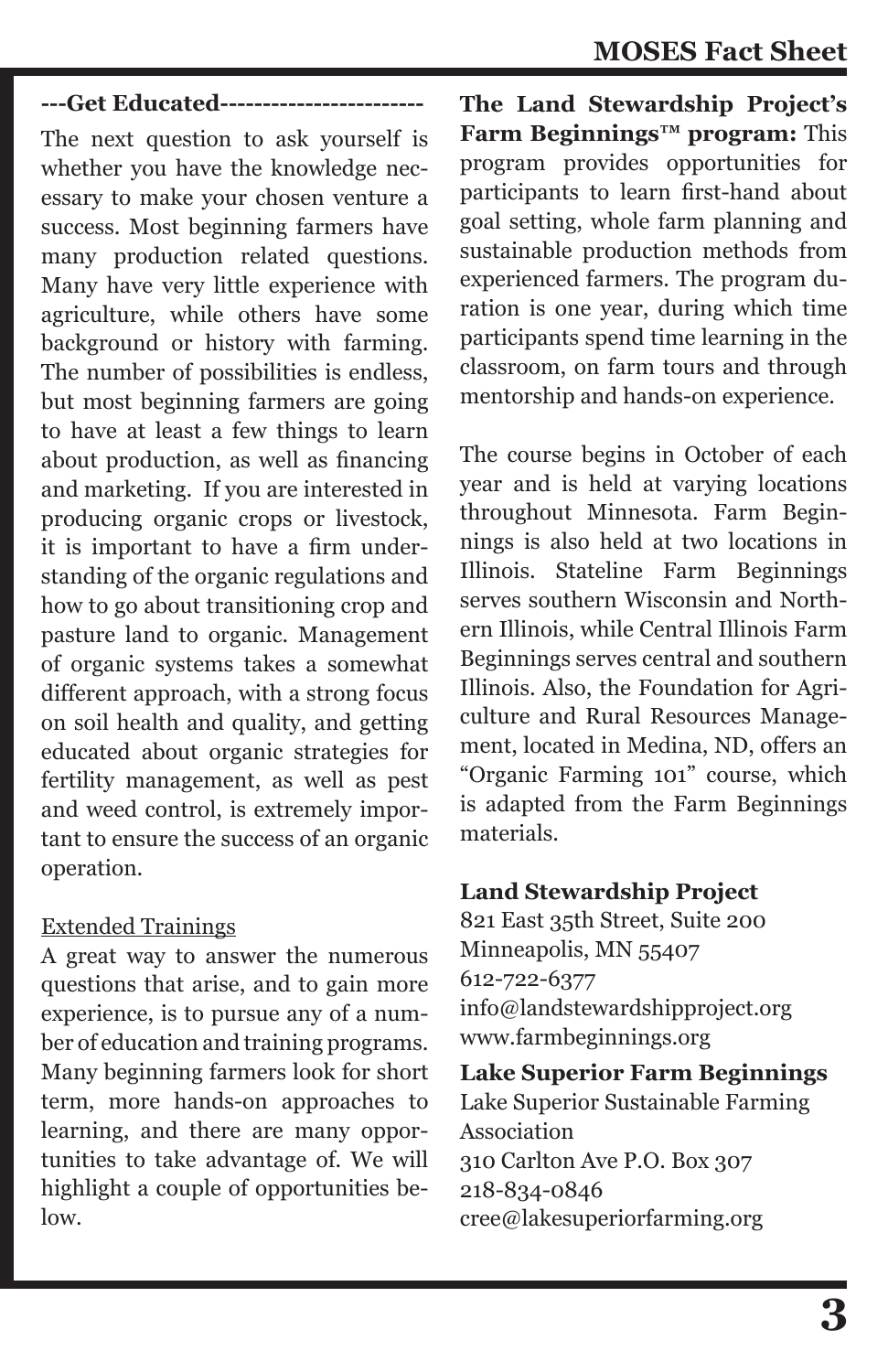#### **---Other Training Programs--------**

## Collaborative Regional Alliance for Farmer Training (CRAFT)

This program, coordinated by Angelic Organics in Caledonia, IL (also coordinators of the Stateline IL Farm Beginnings) helps new farmers learn by linking them with experienced growers through internship, employment and mentoring relationships. On-farm training, business planning and various field days on a diversity off arms provides participants with a well-rounded base of knowledge useful in starting their own operations. This program is mostly active in the northern IL and southern WI region.

Joanne Wiedemann-Wolf Program Coordinator

815-389-8455 craft@learngrowconnect.org. www.learngrowconnect.org/farmer

University of Wisconsin Center for Integrated Agricultural Systems School for Beginning Dairy Farmers Dick Cates, Coordinator 608-265-6437 or 608-588-2836 rlcates@facstaff.wisc.edu www.cias.wisc.edu/dairysch.html *Educates interested people on how to create a successful pasture-based dairy and livestock operation.*

Illinois Farm Beginnings www.illinoisfarmbeginnings.org Stateline: 815-389-8455 or craft@learngrowconnect.org Central: 847-570-0701 or info@thelandconnection.org

## FARRMS

301 5th Ave SE, Medina, ND 58467 701-486-3569, info@farrms.org www.farrms.org

#### Midwest Organic and Sustainable Education Service (MOSES)

Farmer-to-Farmer Mentoring Program This program pairs an established organic farmer with a transitioning-toorganic farmer, to help these new to organic farmers negotiate the various USDA regulations and modify their operations to meet organic standards. Mentors share practical information on day-to-day activities on the farm. The program accepts applications on a rolling deadline for mentors and mentees. Selections and pairings are made in late fall. The program is open to farmers in the upper Midwest. Harriet Behar MOSES Organic Specialist Home Office: 43299 Patton Road Gays Mills, WI 54631 608-872-2164 harriet@mosesorganic.org www.mosesorganic.org/ mentoring.html

## **---On-Farm Work---------------------**

Another way to gain experience with agriculture is to intern or volunteer on an operation that suits your interests. Many opportunities are available, especially on organic and sustainable farms, which commonly have a need for seasonal workers who have minimal experience but a willingness to work hard in the field. This experience gives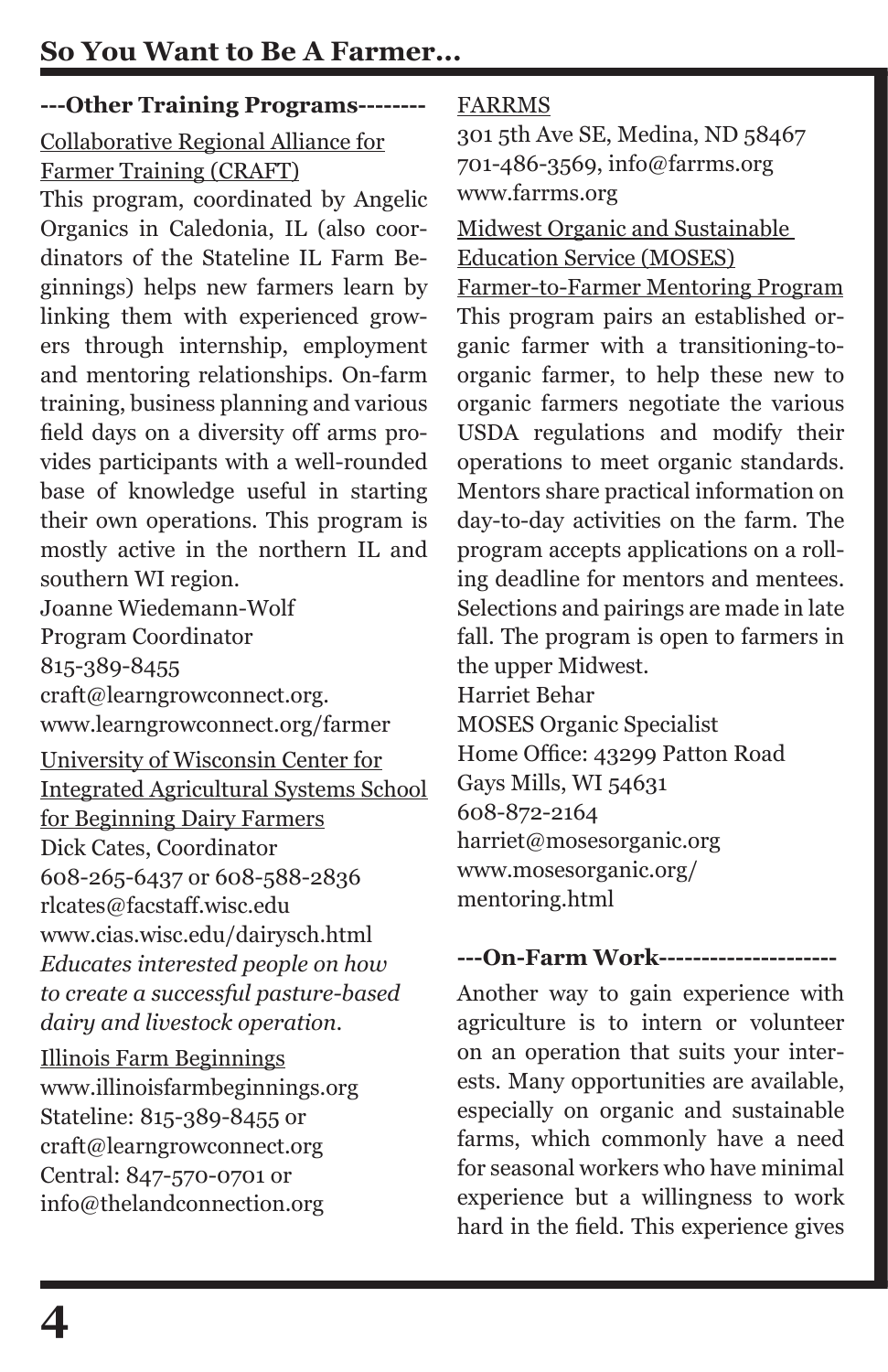those thinking about starting a farm an excellent chance to gain hands-on experience and can be an eye opener in terms of the many different aspects of running a farm. The Local Harvest website is one place where farm jobs are listed, but there are many others as well. If you know of farms in your area, or search for them using Local Harvest or some other service, give them a call or check their website, as most farms require some form of seasonal labor. You may also want to peruse the websites of agricultural recruitment and placement services. These services usually list permanent large-scale and conventional livestock and crop farm jobs for those with experience, but once in a while jobs on farms focused on organic or sustainable management also appear.

#### **---Online Job/Internship Boards-----------------------------------**

Local Harvest www.localharvest.org/forum MN Institute for Sustainable Ag www.misa.umn.edu/Jobs\_Internships Midwest Organic and Sustainable Education Service (MOSES) www.mosesorganic.org/jobs.html World Wide Opportunities on Organic Farms (WWOOF) www.wwoof.org ATTRA

attra.ncat.org/attra-pub/internships Agricultural Placement Services Hansen Agri-Placement www.hansenagriplacement.com

**AgriCareers** www.agricareersinc.com Agri-Management Group www.agri-man.com

#### **---Field Days and Trainings----**

Many other events of interest to beginning farmers are occurring all the time, sponsored by the above organizations or others like them. Organizations that offer short-term trainings (from a couple hours to two days) and field days in sustainable agriculture and organic farming are listed below.

Midwest Organic and Sustainable Education Service (MOSES)

715-778-5775

info@mosesorganic.org www.mosesorganic.org *Coordinates and supports trainings and field days throughout the upper Midwest. Also check the MOSES events calendar for an extensive list of happenings related to organic ag around the Midwest (www.mosesorganic.org/events.html).*

University of Wisconsin Center for Integrated Ag. Systems School for Beginning Market Growers John Hendrickson, Coordinator 608-265-3704 jhendric@wisc.edu www.cias.wisc.edu/wisconsin-schoolfor-beginning-market-growers *This three day program provides information on how to start up a market gardening operation.*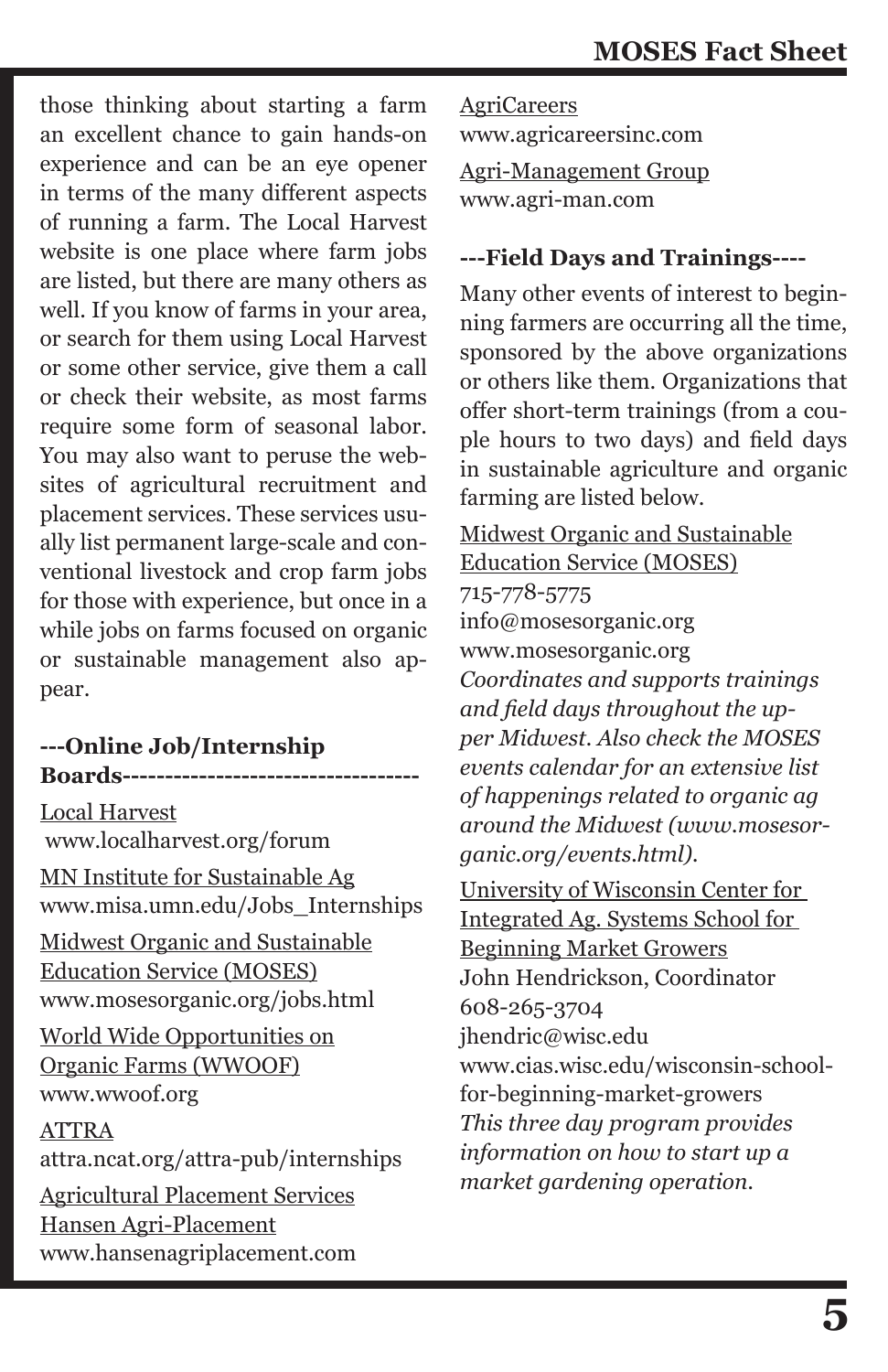Michael Fields Agricultural Institute 262-642-3303 mfaiadmin@michaelfieldsaginst.org www.michaelfieldsaginst.org *MFAI hosts and sponsors many events around WI and IL every summer. Topics range from managing organic matter to tractor safety.*

#### Land Stewardship Project

612-722-6377 www.landstewardshipproject.org *Offers field days and trainings throughout MN.* 

Sustainable Farming Assoc. of MN 320-226-6318 or info@sfa-mn.org www.sfa-mn.org *Coordinates and supports sustainable ag related events around MN.* 

Practical Farmers of Iowa 515-232-5661 info@practicalfarmers.org www.practicalfarmers.org *Coordinates events and field days in IA that educate producers on ecologically sound agricultural techniques. PFI also supports on-farm research on sustainable and organic crop and livestock production.*

Angelic Organics Learning Center 815-389-8455 www.csalearningcenter.org *Angelic Organics offers on-farm trainings and educational events for all ages in Northern IL. They also manage the CRAFT program (mentioned above under "Other Farmer Training Programs"), which includes field days and other training events.*

#### **---Online Resources------------------**

A large amount of information on crop production, animal husbandry, organic certification and sustainable production techniques is available for beginning farmers on the web. The University of MN Extension Service (www. extension.umn.edu/Agriculture) and the University of WI Extension Service (www.uwex.edu/topics/agriculture) provide comprehensive production related resources. ATTRA, The National Sustainable Agriculture Information Service (attra.ncat.org), has a wealth of informative publications on sustainable and organic production techniques. Many resources are available online to assist producers in learning more about organic production strategies as well as the organic regulations and certification process. The Midwest Organic and Sustainable Education Service has many materials on their website (www. mosesorganic.org) to assist producers interested in going organic. The Organic Trade Association sponsored website www.howtogoorganic.com is also a good resource for beginning organic farmers, with many links to helpful information. The Practical Farmers of Iowa website (www.practicalfarmers.org) and the University of Wisconsin Center for Integrated Agricultural Systems website (www.cias.wisc.edu) also have good information on organic production.

## **---Marketing ---------------------------**

The next question a person must consider when thinking about starting to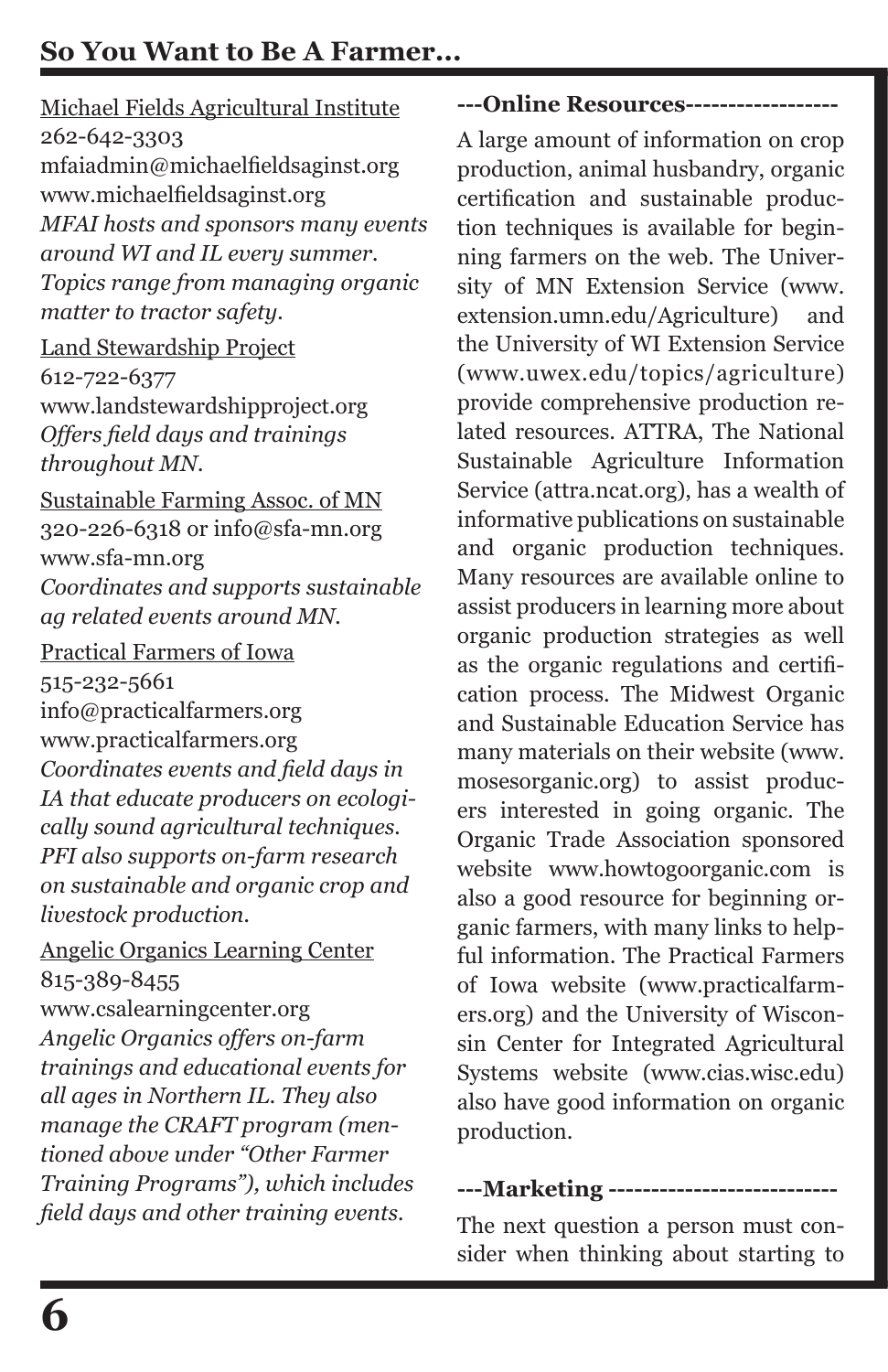farm is how to market your products. It is extremely important for beginning farmers to clearly identify their market before they start operating. A steady market is critical to financial success, and many farmers find that relying on a diversity of markets brings them the most stable income. In some cases, such as with conventional commodity crops, a farmer can sell to, or contract with, their local grain elevator, or in the case of conventional beef cattle, sell at auction. Cooperative marketing opportunities may also exist for crops and livestock through local cooperatives or through the National Farmers Organization. Often large-scale vegetable growers contract with buyers or distributors, meaning they agree at the beginning of the year to provide the buyer with a certain amount (by weight or volume) of the crop in question at a certain price. Terms and conditions will vary. Cooperative marketing opportunities may also exist for vegetable producers.

With vegetables, specialty crops, specialty meats like lamb, or with organic products, a somewhat different approach to marketing may be necessary. The growing demand by consumers to know where and how their food is produced is driving a surge of marketing opportunities for products produced locally, sustainably and certified organic. Many small scale producers choose to market their products directly, through farmers markets and Community Supported Agriculture (CSA) operations. CSAs consist of consumers buying a "share" in the farm and paying a flat fee up front before the season begins. In return, the farmer provides the customer with a certain amount of produce (or other product) every week or so for the entire growing season. Arrangements vary, but usually customers meet the farmer to pick up the produce and may sometimes be asked to volunteer a couple hours on the farm. Since CSAs rely on direct to consumer marketing, CSA producers depend heavily on effectively advertising their operations. This means getting the word out there by advertising. This is where websites like Local Harvest, or that managed by the Land Stewardship Project around the Twin Cities, and organizations like the Madison Area Community Supported Agriculture Coalition (MAC-SAC) around the Madison, WI area are useful. New producers will want to wait to use the CSA model until they are confident in their growing skills and resource base.

Alternately, smaller sized producers looking to serve their local markets may choose to market directly to consumers through farm stands or at farmers markets. Others, individually or cooperatively, choose to sell to grocers, food co-ops or restaurants in their local area. Some producers may work individually or cooperatively to market their products directly to institutions such as schools or hospitals. Contracts may be available in some areas for organic produce, grains, and other field crops.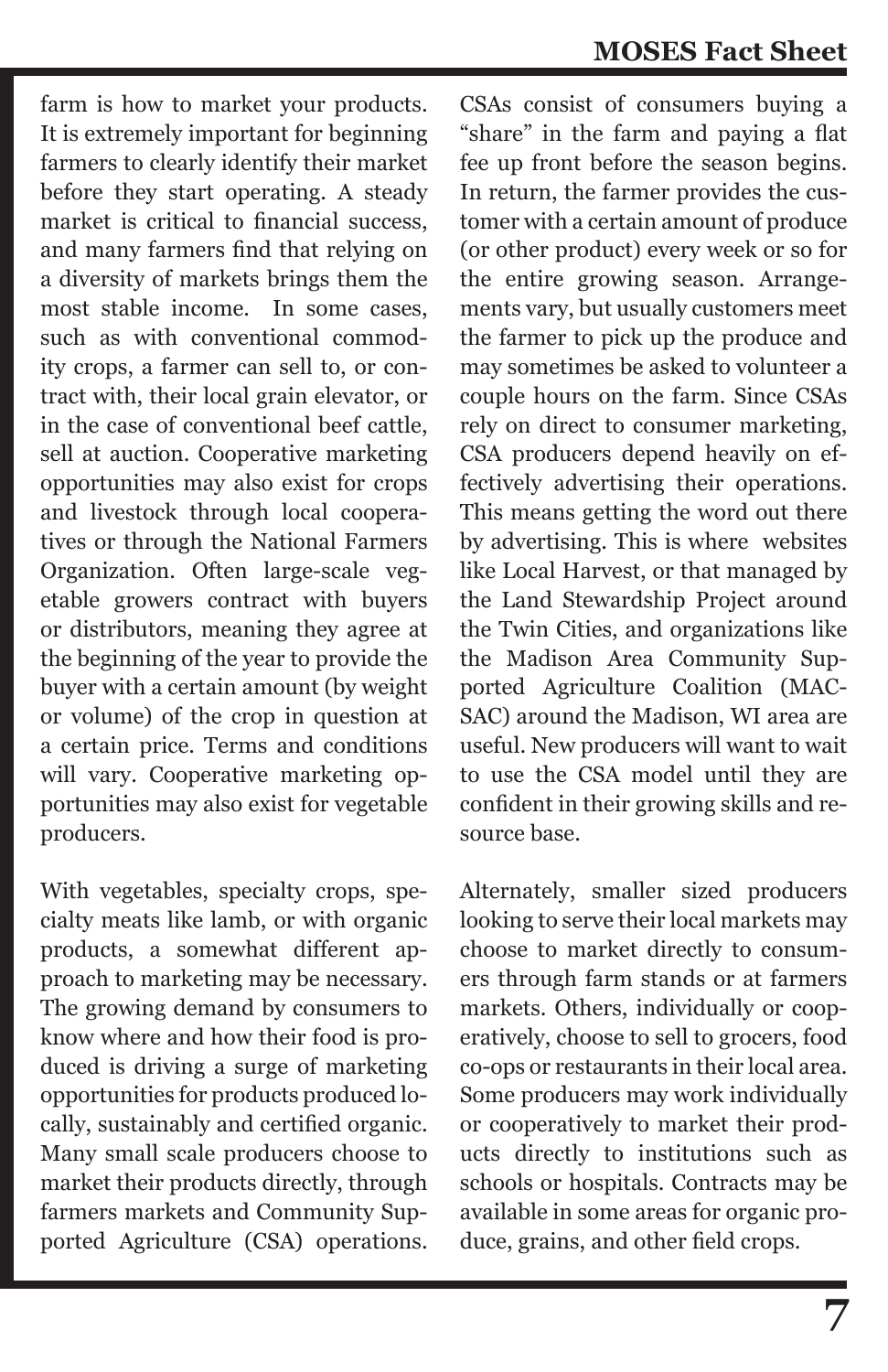# **So You Want to Be A Farmer...**

Examples of companies buying organic grains are SunOpta, Northland Organics, or Ceres Organic Harvest. Niche, specialty markets such as organic tofu or natto soybeans for export to Japan (extra certification for the Japanese organic market would be necessary in this case), may also provide opportunities for organic crop producers.

Marketing organic milk is usually done through larger companies or cooperatives, although a number of organic dairies market their milk directly to retail outlets. You will need to carefully explore your state regulations before you plan on this, however. Organic meats probably require the most creative marketing, as there is very little marketing infrastructure in place, but solid customer demand. Many meat producers sell directly to retail stores or restaurants, but other opportunities also exist with the growing institutional market.

Marketing associations and cooperatives also provide opportunities for organic crop and livestock producers. From vegetables to beef, many organizations and materials exist to assist in the marketing of organically and sustainably produced foods, and their contact info is listed below. Also consult the Midwest Organic and Sustainable Education Service's (MOSES) Upper Midwest Organic Resource Directory for potential buyers of organic ag products (www.mosesorganic.org/resourcedirectory.html).

University of Wisconsin Extension 1-877-947-7827 pubs@uwex.edu http://learningstore.uwex.edu/ Direct-Marketing-C12.aspx *Many publications related to direct marketing available for a small fee.* National Sustainable Agriculture Information Service (ATTRA) www.attra.ncat.org/marketing.html *Many great resources on marketing strategies.*  Madison Area Community Supported Agriculture Coalition (MACSAC) 608-226-0300 info@macsac.org www.macsac.org *WI CSA listings, farm endorsements and local programs.*  Land Stewardship Project (LSP) 612-722-6377 www.landstewardshipproject.org *MN CSA listings and local programs.* Research, Education, Action and Policy on Food Group (REAP) 608-310-7836 info@reapfoodgroup.org www.reapfoodgroup.org *Southern Wis. programs include "Buy Fresh Buy Local", which connects local growers with restaurants, retail stores and other food outlets.* Dairy Marketing Service - Midwest 1-866-367-8181 www.dairymarketingservices.com *Kansas City, MO company provides* 

*assistance with marketing milk to large wholesale buyers. Also works with organic producers.*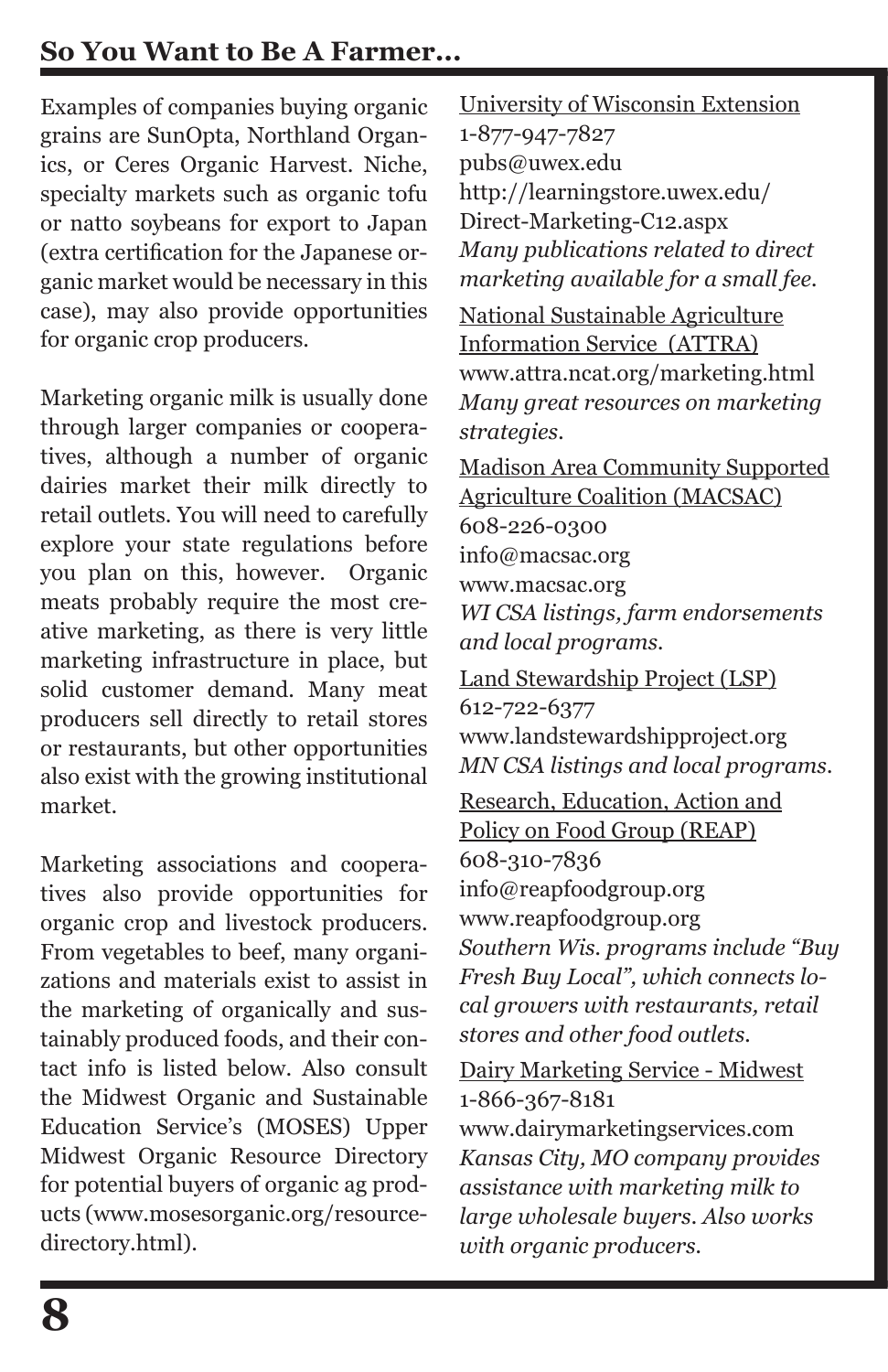Wisconsin Department of Agriculture, Trade and Consumer Protection Direct Marketing Resources WI Local Food Marketing Guide www.datcp.state.wi.us/mktg/busi-

ness/business\_resources/index.jsp *123-page book available online helps with marketing and legal advice.*

Local Harvest www.localharvest.org *CSA listings.*

#### Farm to School

www.farmtoschool.org *Farm to school connects K-12 schools with local farms to provide healthy meals in school cafeterias while supporting local growers.*

Wisconsin Organic Marketing Alliance 608-427-2201 mcdonald@mwt.net organicmarketingalliance.org *Assistance marketing feed and grain crops.*

National Farmers Organization 800-247-2110 www.nfo.org *Commodity marketing assistance for conventional and organic growers.*

Wisconsin Grass-Fed Beef Cooperative 715-965-3756 info@wisconsingrassfed.coop www.wisconsingrassfed.coop

With selling and marketing your products come legal responsibilities. As a food producer, it is important to be aware of what permits, licensing and other legal requirements are necessary and what regulations must be followed. Farmers interested in processing their agricultural products on farm have additional licensing requirements. The labeling of products follows certain protocol mandated by state and federal governments, and food safety guidelines must be followed by farmers to ensure healthy food reaches the consumer. The table below shows some examples of the licensing requirements in Wisconsin for selling various types of agricultural products. The table is just an overview; other considerations may be necessary. Check out the *Wisconsin Local Food Marketing Guide* for more information.

#### **---Licensing Requirements---------**

*(may be necessary for ag producers)*

#### **Raw Vegetables/Fruit**

No license required for selling from the farm, at the farmers market or to retail outlets

## **Cut Vegetables/Fruit**

1. Selling from Farm: Retail food establishment license required. Processed in commercial kitchen.

2. Selling at farmers market or to retail: Same as above but product must be fully labeled.

#### **Poultry (Meat)**

1. Selling from farm (under 1,000 birds/ yr): No license needed. Must be fully labeled, including "Not Inspected". Must be handled to ensure food safety.

2. Selling from farm (over 1,000 birds/ yr): Retail food establishment license required. Must be fully labeled.

3. Selling at farmers market: Mobile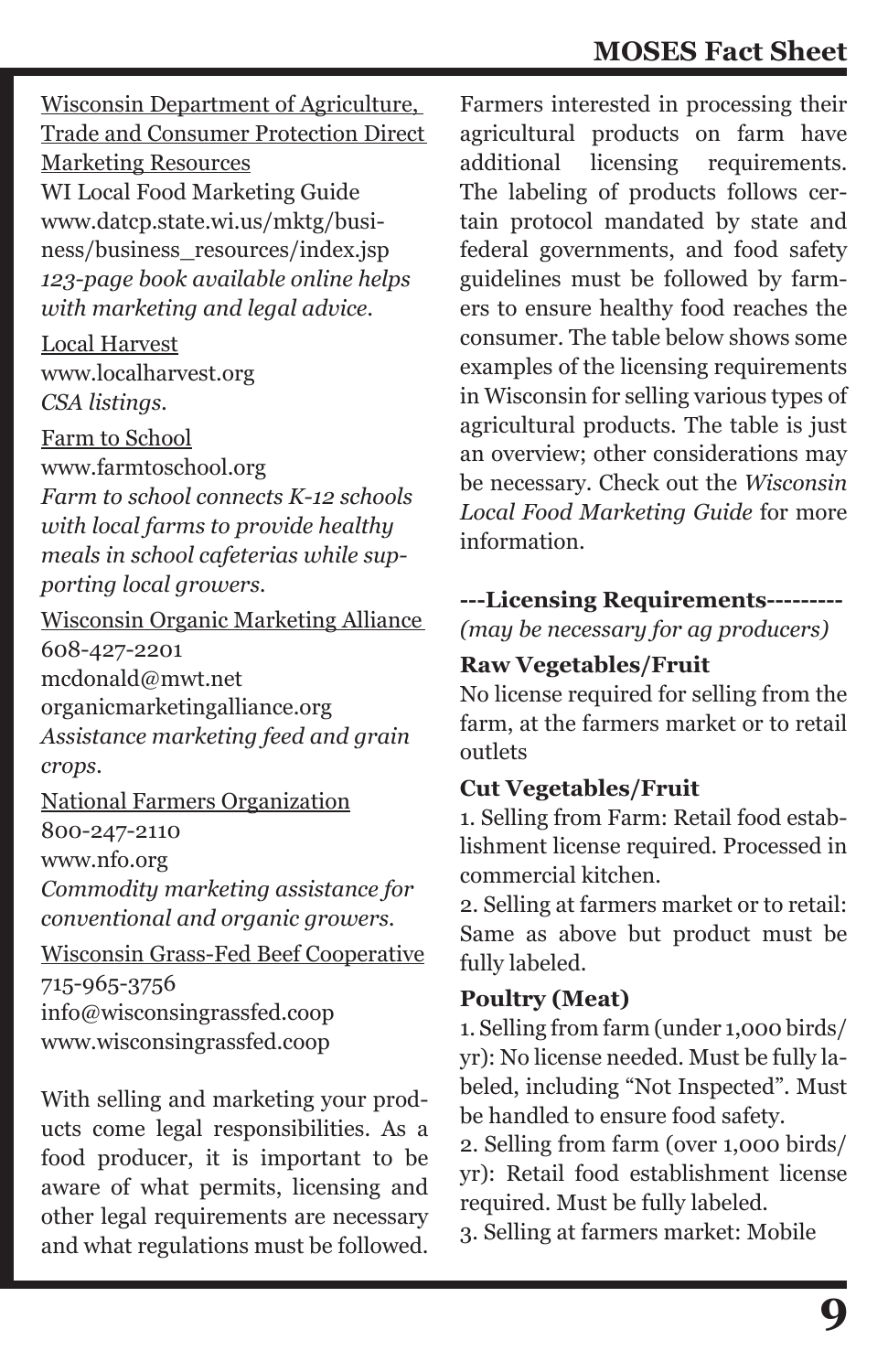**Poultry (Meat) cont'd...**retail food establishment license. Must be processed at state inspected facility. Fully labeled. Check local ordinances.

4. Selling to retail outlets: Same as above, but also warehouse license.

## **Dairy (Milk, Cream, Butter)**

1. Selling from Farm: Dairy license, dairy plant license, personal license for butter production. Fully labeled.

2. Selling at farmers market or to retail: Mobile retail food license for farmers markets.

#### ---**Financing-----------------------------**

Another important thing to think about when beginning a farming operation is how the venture will be financed. In most cases, loans will be needed to finance the purchase of land, equipment and infrastructure. Depending on the scale of the operation, the investment may range from rather small to quite significant. Producers are usually going to access loans through lenders who are members of the Farm Credit System, a government sponsored enterprise consisting of a nationwide network of cooperatively organized banks and associations. Members of the Farm Credit System are required to serve the needs of beginning farmers and have a program in place to furnish sound credit to beginning farmers. Financial planning and certain loan programs can be accessed through State Departments of Agriculture. There are a number of different loans available to finance the acquisition of land or fund operating expenses.

Farmers can also access loan programs through their State Departments of Agriculture, and many states (not WI) also have Aggie Bond Loan programs, which are specifically directed to beginning farmers. In Wisconsin, the Department of Agriculture and Trade Policy's Farm Center can assist growers with accessing loan programs, financial counseling, including enterprise analyses, feasibility analyses and assistance with debt restructuring. In Minnesota, the State Department of Agriculture's Ag Development and Financial Assistance Division can help producers access loans and grant programs suited to their needs. The Minnesota Farmer Assistance Network also provides advice and financial guidance to farmers. The University of Minnesota's Small Farms Center also provides information on marketing and financial assistance, as well as offering farm credit mediation services. The Center for Farm Financial Management, also at the University of Minnesota, can provide producers with tools to assess their financial situation and plan the future of their operations. The state of Minnesota has many loan programs available, including basic farm loans, dairy modernization loans, sustainable agriculture loans, and so on.

The USDA Farm Service Agency (FSA) is another important source of operating loans, land acquisition loans and beginning farmer loans. The FSA provides low-interest loans for established producers and beginning farmers who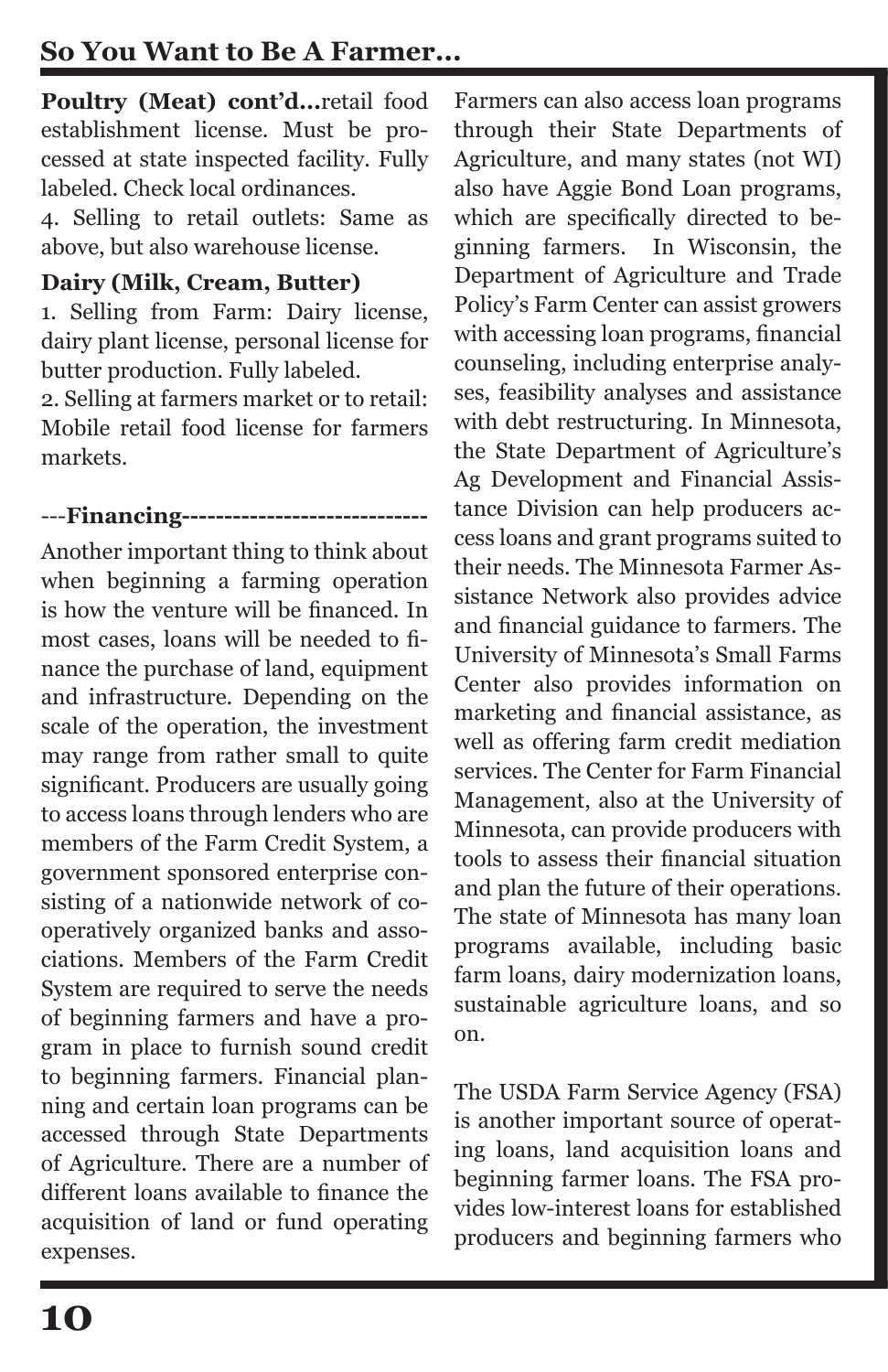cannot obtain credit from other sources. These programs can be useful for beginners who do not have the assets which would allow them to purchase a large quantity of land or make extensive equipment purchases.

Grants are also sometimes available for beginning farmers, usually through the state. These monies are generally available to support the farm planning or marketing, but not for buying land or buildings. The state of Minnesota has a number of grants available for farmers for investment in livestock, specialty crops and sustainable agriculture, as well as administering cost sharing for organic certification. Wisconsin also has cost sharing for organic certification and specialty crop grants, along with grants for the development of value added products and new technologies and a Buy Local Buy Wisconsin grant program to provide technical assistance to growers.

#### **---Finding a Place to Farm----------**

The final step in the process is finding land to begin farming on. New farmers can do well by starting out on rented land, but some choose to buy property. You can use local realtors, but there are also some resources online where individuals looking to buy and sell or rent land can connect, such as the MOSES Land Link-Up (www.mosesorganic. org/landlinkup.html) and the Land Stewardship Farmland Clearinghouse (www.landstewardshipproject.org/fb/ land\_clearinghouse.html). When looking at land, pay attention to soil types, landscape, and set up to determine whether the property suits your needs. Don't fall in love too quickly!

MN Dept. of Ag: Agricultural Development and Financial Assistance Divison Lori Schmidt, Office Manager Lori.Schmidt@state.mn.us 651-201-6556, www.mda.state.mn.us/ grants/grants.aspx www.mda.state.mn.us/about/ divisions/agdev/agfinance.aspx *Information on grants and loans available to ag producers.*  University of Minnesota Center for

Farm Financial Management 1-800-234-1111 The Center for Farm Financial Management, University of Minnesota 130 Classroom Office Building 1994 Buford Avenue St. Paul, MN 55108 www.cffm.umn.edu Minnesota Farmer Assistance Network 1-877-898-MFAN (6326) 651-201-6326 (local) mfan.mda@state.mn.us www.mda.state.mn.us/about/ mfan.aspx

*Advice on financial and regulatory concerns.*

**over >>>**

Wisconsin Dept. of Agriculture and Trade Policy Farm Center Division of Ag. Development